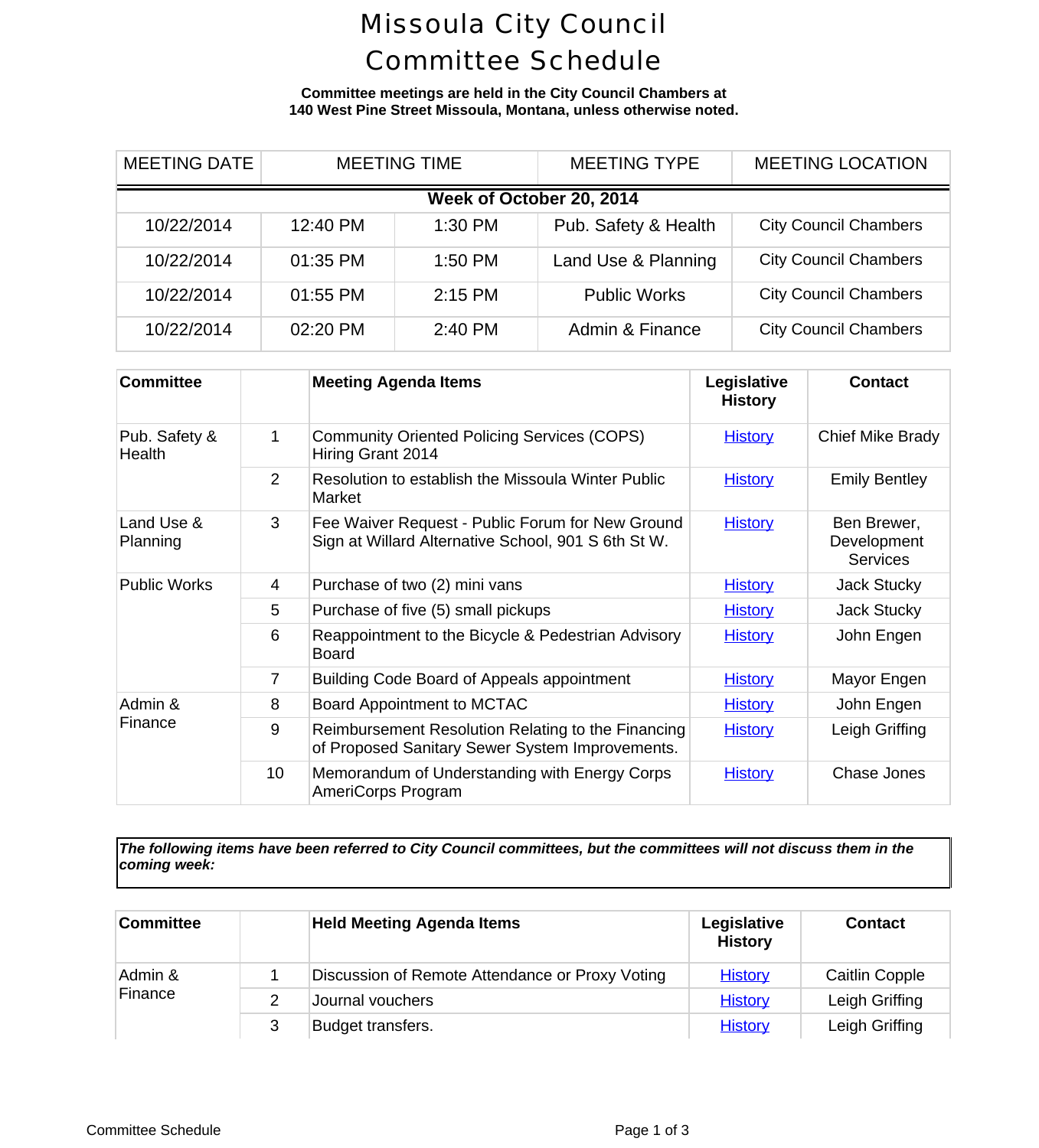# Missoula City Council Committee Schedule

### **Committee meetings are held in the City Council Chambers at 140 West Pine Street Missoula, Montana, unless otherwise noted.**

| Parks &<br>Conservation | 4               | Resolution to address parkland encroachment                                                                                                                                            | <b>History</b> | Elizabeth E            |
|-------------------------|-----------------|----------------------------------------------------------------------------------------------------------------------------------------------------------------------------------------|----------------|------------------------|
|                         | 5               | Dogs In City Cemetery                                                                                                                                                                  | <b>History</b> | Ed Chile               |
| Comm. of the<br>Whole   | 6               | Propose the City Council be a member unit of the<br>Missoula Chamber of Commerce.                                                                                                      | <b>History</b> | Caitlin C              |
|                         | $\overline{7}$  | Every Voice Engaged--A Municipal Gaming Tool to<br>engage the public in budget prioritization                                                                                          | <b>History</b> | Caitlin C              |
|                         | 8               | Next Generation Broadband for City of Missoula &<br>Missoula County                                                                                                                    | <b>History</b> | Caitlin Co<br>Jason W  |
|                         | 9               | i3 Teen Council discussion                                                                                                                                                             | <b>History</b> | Jason W                |
|                         | 10              | Updates from Council representatives on the Health<br>Board, Community Forum, Transportation Policy<br>Coordinating Committee, other boards and<br>commissions as necessary. (Ongoing) | <b>History</b> | Marilyn N              |
|                         | 11              | Update from Missoula Economic Partnership<br>President/CEO James Grunke                                                                                                                | <b>History</b> | Marilyn N              |
|                         | 12 <sub>2</sub> | Bi-annual meeting with the Chamber of Commerce                                                                                                                                         | <b>History</b> | Marilyn N              |
|                         | 13              | Conference updates and information sharing                                                                                                                                             | <b>History</b> | Marilyn N              |
|                         | 14              | Missoula County Public Schools update--Smart<br>Schools 2020                                                                                                                           | <b>History</b> | Jason W                |
|                         | 15              | <b>Mountain Water Acquisition Update</b>                                                                                                                                               | <b>History</b> | Bryan von L            |
| Land Use &<br>Planning  | 16              | Annexation, (see separate list at City Clerk's Office<br>for pending annexations) (Ongoing in committee)                                                                               | <b>History</b> | Marty Re               |
|                         | 17              | Discussion of City planning issues with members of<br>the Planning Board.                                                                                                              | <b>History</b> | Bob Ja                 |
|                         | 18              | Adopt broadband standards for the City of Missoula                                                                                                                                     | <b>History</b> | Caitlin Cop<br>Jason W |
| Pub. Safety &<br>Health | 19              | Discuss plans to resolve natural gas-like odors in<br>Northside and Westside neighborhoods                                                                                             | <b>History</b> | Bryan von L            |
|                         | 20              | Fire Department update.                                                                                                                                                                | <b>History</b> | Jason D                |
|                         | 21              | Safety aspects of management of the urban deer<br>population in the city of Missoula.                                                                                                  | <b>History</b> | Dick Haine<br>Wilkir   |
|                         | 22              | Discussion with Crime Victim Advocate Office.                                                                                                                                          | <b>History</b> | Jon Wil                |
|                         | 23              | Air quality issues related to railroad operations in<br>and through Missoula.                                                                                                          | <b>History</b> | Dave Stro              |
|                         | 24              | Police Department update.                                                                                                                                                              | <b>History</b> | Mike Br                |
|                         | 25              | Health Department update.                                                                                                                                                              | <b>History</b> | Ellen Le               |
| <b>Public Works</b>     | 26              | Resolution to change the speed limit on Reserve<br>Street between Brooks and 39th Street.                                                                                              | <b>History</b> | Wayne G                |
|                         | 27              | Review fence regulations                                                                                                                                                               | <b>History</b> | Jason W                |
|                         | 28              | Proposal to convert Orange Street between S. 1st                                                                                                                                       | <b>History</b> | Alex T                 |